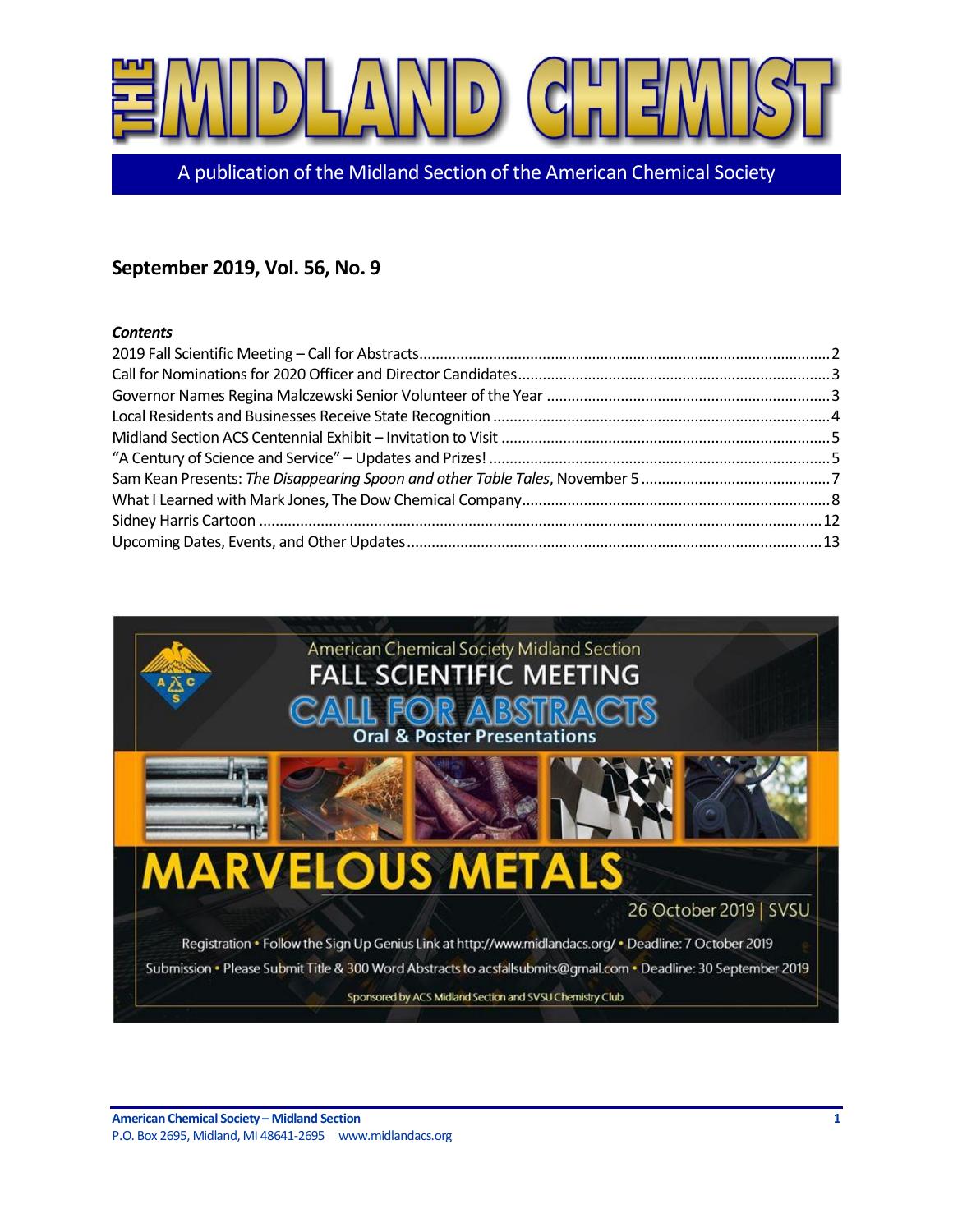#### <span id="page-1-0"></span>**2019 Fall Scientific Meeting – Call for Abstracts** *Elizabeth Santos, 2019 Fall Scientific Meeting Committee, Midland Section ACS*

# **Announcing the 2019 Fall Scientific Meeting**

Saturday, October 26, 2019, 8:00 AM – 5:00 PM, Curtiss Hall, Saginaw Valley State University Check-in starting at 7:30 AM. Meeting theme: *Marvelous Metals*

The Midland Section of the ACS and the SVSU Chemistry Club cordially invite you to participate in this year's Fall Scientific Meeting and explore our theme of *Marvelous Metals!* The event will feature morning oral presentations and an afternoon poster session.

#### **Keynote Speaker**

Dr. Jerzy Klosin (Fellow, Core R&D) from Dow will present on "Development of Molecular Catalysts for the Production of Ethylene-Based Copolymers"

#### **Additional Featured Speakers**

Prof. Ronald Tackett – Kettering University Prof. Martin Crimp – Michigan State University Prof. J. Wayne Johns – University of Michigan Prof. Gabriel Caruntu – Central Michigan University

A complete program and abstract book will follow.

#### **Important Dates**

Abstract Submission Deadline for Poster and Oral Presentations: September 30, 2019 Fall Scientific Meeting Registration Deadline: October 7, 2019

# **Call for Abstracts**

For poster and oral presentations, please submit a title and a 300-word abstract to [acsfallsubmits@gmail.com.](mailto:acsfallsubmits@gmail.com)

Oral presentations will be 20 minutes in length with 10 minutes for Q&A. Posters have suggested dimensions of 48" x 36". Strict adherence to the meeting theme is not a requirement.

#### **Event Cost**

This meeting is FREE! All registrants are encouraged to join us in the SVSU Marketplace Café for lunch, where you can purchase your meal directly. The first 100 students to register for the meeting will receive a complimentary meal ticket.

#### **Registration**

To ensure that name tags are available for all presenters and attendees, please use the [2019 FSM](https://www.signupgenius.com/go/70a054badaa2ea20-marvelous)  [SignUpGenius](https://www.signupgenius.com/go/70a054badaa2ea20-marvelous) page to register. This will also ensure that we have adequate accommodations for all attending. For more information or any questions, contact Elizabeth Santos [\(emsantos@dow.com\)](mailto:emsantos@dow.com) or Tom Bekemeier [\(tom.bekemeier@dow.com\)](mailto:tom.bekemeier@dow.com).

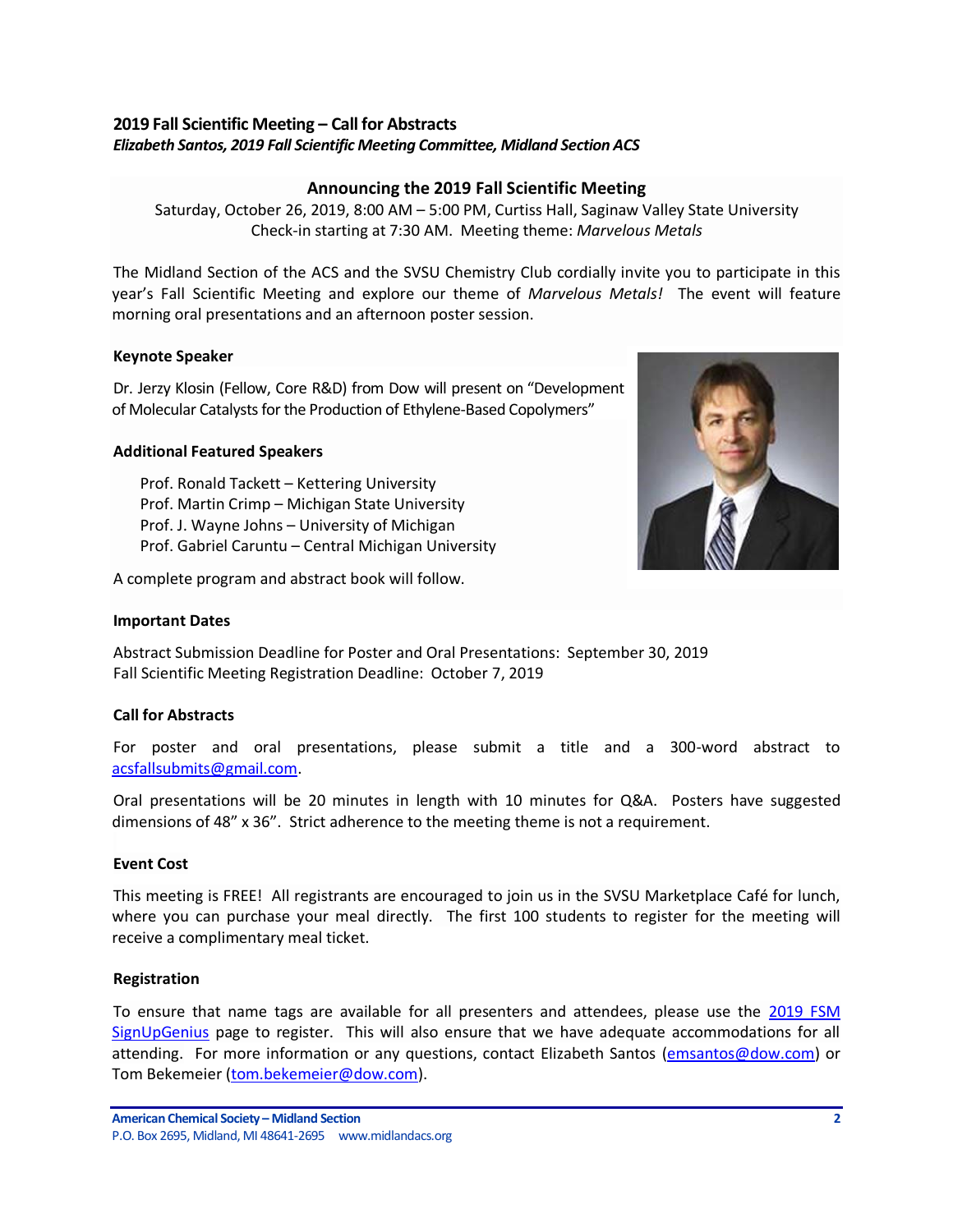# <span id="page-2-0"></span>**Call for Nominations for 2020 Officer and Director Candidates** *Michelle Cummings, Chair, Nominations and Elections Committee*

Here is your opportunity to become more involved in your local ACS section! We need candidates to run for the following positions for 2020:

- Chair-Elect (1-year term)
- Secretary (1-year term)
- Treasurer (1-year term)
- Chair, Nominations and Elections Committee (1-year term)
- Directors (3 open positions for 3-year terms)

If you are interested in running for any of these positions, or if you know of someone who might be interested, please contact Michelle Cummings at [michelle.cummings@dow.com](mailto:michelle.cummings@dow.com) or 989-496-4672. If you have any questions regarding the responsibilities of any of the positions, please contact the current officers or Michelle Cummings. You are also encouraged to visit our website at [www.midlandacs.org.](http://www.midlandacs.org/)

### <span id="page-2-1"></span>**Governor Names Regina Malczewski Senior Volunteer of the Year** *Steve Keinath, Co-Editor, The Midland Chemist*

Editor's note: The article is reprinted, in part, from an article that appeared in the Wednesday, July 31, 2019 issue of the *Midland Daily News*. Congratulations, Gina.



With over 2,000 volunteer hours annually and her loyalty, Michigan Governor Gretchen Whitmer recently named **Dr. Regina Malczewski** (photo at left) Senior Volunteer of the Year.

Governor Whitmer said via a press release that Gina Malczewski has been selflessly serving the Midland community – and beyond – through the American Chemical Society for more than 35 years. She has devoted her time to be a science coach, training teachers in science, technology, engineering, and math (STEM) concepts, developing programs relative to her audiences, along with obtaining grants to fund these events.

Along with these day-to-day events, Dr. Malczewski spearheaded a seven-month running historical exhibit at the Doan Midland County History Center in celebration of the ACS Midland Section's 100th anniversary of "Science and Service."

Through her efforts, she has made a significant impact on the community, inspiring students, and supporting educators in the STEM fields. "She has effectively and gracefully left a permanent imprint on the science education field," said Whitmer.

Also earning the title were Jelanie Bush of Newaygo, Mildred Bond Johnson of Muskegon, Karl Knauf of Bellaire, Grace LaValley of Marquette, Heide McNichols of Traverse City, and Mary Ann Ryan of Pontiac.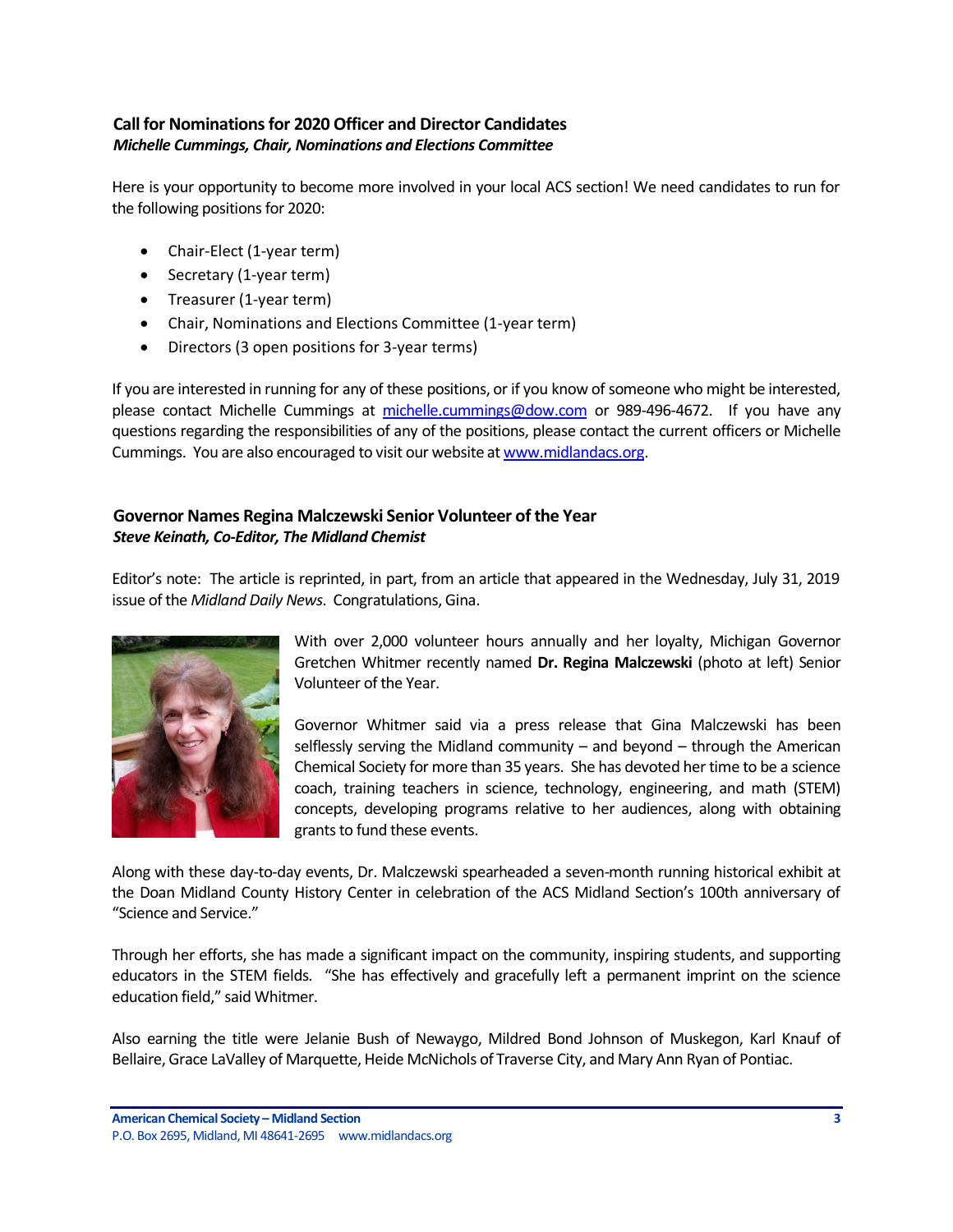# <span id="page-3-0"></span>**Local Residents and Businesses Receive State Recognition** *Steve Keinath, Co-Editor, The Midland Chemist*

Editor's note: This article is reprinted, in part, from an article that appeared in the Monday, September 9, 2019 issue of the *Midland Daily News*. The original *Midland Daily News* article was authored by Ashley Schafer[, Ashley.Schafer@hearstnp.com.](mailto:Ashley.Schafer@hearstnp.com)

Midland-area residents and businesses were among the recipients of the 2019 Governor's Service Awards and were honored at a special event at the Detroit Opera House on Thursday, September 5, 2019.

Midland resident Regina Malczewski was honored by the governor for her volunteer efforts, receiving the Senior Volunteer of the Year Award. Malczewski was among the 43 recipients of the 2019 Governor's Service Awards, which were announced in late July by Governor Gretchen Whitmer and the Michigan Community Service Commission. The winners chosen were individuals, businesses, and non-profit organizations that were selected for their commitment to volunteerism, service, and philanthropy.

In addition to Malczewski, two other area residents – Ann T. Fillmore of Coleman and Richard Stringfield of Saginaw – were also awarded the Volunteer of the Year Award. And, Trinseo, a global plastics manufacturer based in Midland and Auburn, won the Corporate Community Leader Award.

"Our state is lucky to have such outstanding Michiganders who work hard every single day to build a home for opportunity for everyone," said Governor Gretchen Whitmer in a prepared statement. "Whether it's uplifting our neighborhoods or bringing communities together when tragedy strikes, they do this work even when nobody is looking because they know that every contribution makes a huge impact."

The Governor's Service Award winners were honored on September 5 during a special ceremony hosted by the Michigan Community Service Commission at the Detroit Opera House.

"The event was a celebration of service, introducing honorees, young and old, corporate and individual, who have been involved in projects from mentoring and growing food, to supporting cancer victims and veterans, and everything in between," Malczewski said. "It was punctuated by performances from local talent and ended with what I can only describe as a group dance! It was wonderful to meet the governor, who amazingly seemed to recognize by name."



Midland resident **Regina Malczewski** (left) poses with **Michigan Governor Gretchen Whitmer** (right) at an award ceremony on September 5, 2019 in Detroit.

Regina Malczewski, who has been serving the Midland community, and beyond, through the American Chemical Society for more than 35 years, has devoted more than 2,000 volunteer hours a year as a science coach, training teachers in STEM concepts, developing programs relative to her audiences, along with obtaining grants to fund those events. Most recently, she spearheaded the ACS "Century of Science and Service" exhibit at the Doan Midland County History Center in honor of the 100th anniversary of the Midland Section of the ACS.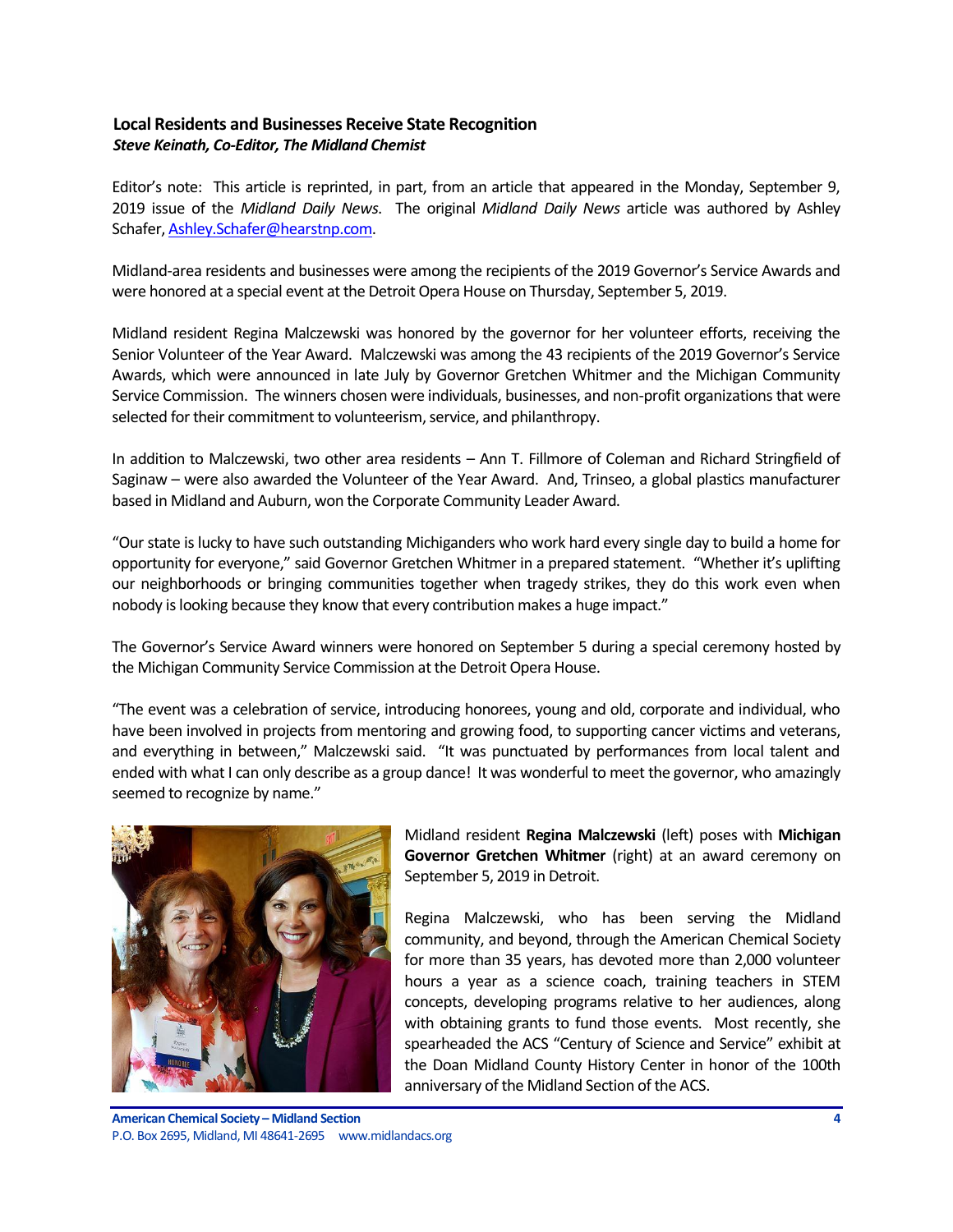Malczewski said she is honored to have received the award and it was great to be recognized among so many people who have done meaningful things for their communities. "It is terrific to be appreciated by the ACS and beyond," she said. "I appreciate the support that I get from our other members and I'm humbled to be among the others being recognized."

For more information about the 2019 Governor's Service Award winners, please visit: [https://www.michigan.gov/mcsc/0,4608,7-137-8168---,00.html.](https://www.michigan.gov/mcsc/0,4608,7-137-8168---,00.html)

#### <span id="page-4-0"></span>**Midland Section ACS Centennial Exhibit – Invitation to Visit**



#### <span id="page-4-1"></span>**"A Century of Science and Service" – Updates and Prizes!** *Gina Malczewski, Centennial Committee, Midland Section ACS*

New artifacts are on display at the Midland Section ACS Centennial exhibit – some on loan from the Science History Institute. See H.H. Dow's personal copy of the ACS bylaws from 1898 and one of Charles Strosacker's patent packages; medical devices from Dow Corning have also been added. More kids' activities (with prizes) are also now available, and on-site kiosks allow direct access to the centennial website.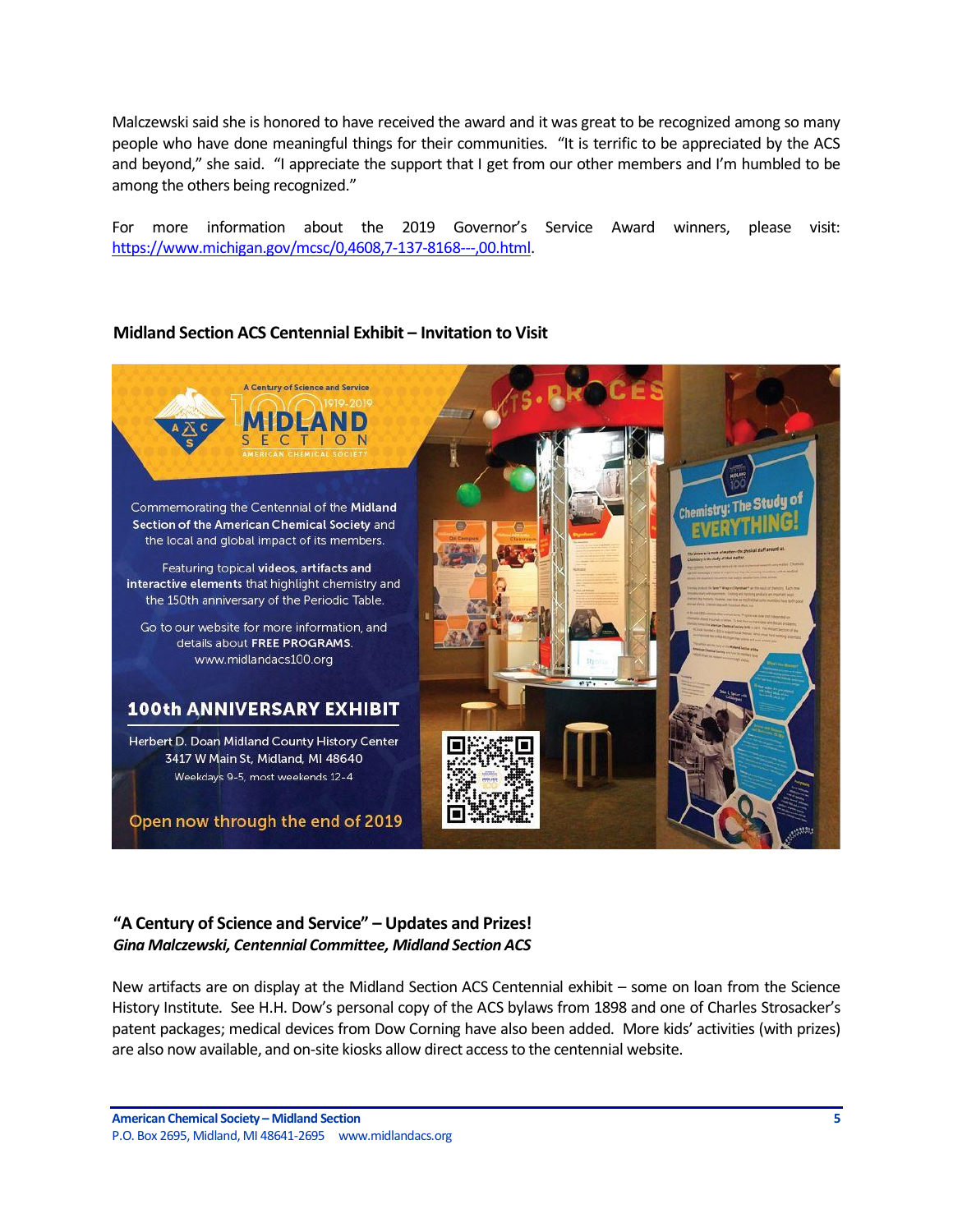Most recently, there was an Inventor's Forum at the exhibit on September 14, 1:00-2:00 PM. This family event featured local inventors and their inventions, and offered an opportunity for questions and answers. Other programs are coming soon. Please continue to check the "regular" and centennial websites for the latest information.

As first mentioned a couple of months ago, there is still a contest going on for exhibit visitors. **The first 25 people who send an e-mail with answers to the following questions to [reginamalczewski@gmail.com](mailto:reginamalczewski@gmail.com) (Centennial committee members ineligible) will be entered in a drawing to win a \$25 Gratzi gift certificate!**

**Please answer the following and tell us where in the exhibit you saw the answer:**

- 1. What percentage of the human body is hydrogen?
- 2. What "number" is Ogden Pierce?
- 3. What happened on April 8, 1946?

The Centennial Exhibit at the Doan History Center on Main Street is open weekdays 9:00 AM to 5:00 PM. We intend to have adjunct educational programs each month that the exhibit is open, through December 2019. There will be different topics for each month, all related to the exhibit, and they will include art projects, hands-on science demos, and a scavenger hunt, among other special things of interest for the broader community. We will also be bringing in a special guest speaker and book author, Sam Kean, on November 5.

| <b>Tentative Schedule of Midland Section ACS 2019 Centennial Exhibit Programs</b> |                              |                                                                                                               |
|-----------------------------------------------------------------------------------|------------------------------|---------------------------------------------------------------------------------------------------------------|
| Date                                                                              | Venue                        | Program                                                                                                       |
| October 12                                                                        | Heritage Park History Campus | Scavenger Hunt                                                                                                |
| October 19                                                                        | Doan History Center Atrium   | Silly and Special: Warrick's Putty, or It's a<br>$W$ rap! – The Science of Saran $^{TM}$ and Plastic<br>Films |
| November 5                                                                        | Doan History Center Atrium   | Sam Kean: Stories about Elements and<br>Chemicals in History (and book signing)                               |
| December 7                                                                        | Doan History Center Atrium   | Silly and Special: Warrick's Putty, or It's a<br>$W$ rap! – The Science of Saran $^{TM}$ and Plastic<br>Films |
| December 14 or 15                                                                 | Doan History Center Atrium   | Christmas Chemistry and Crafts                                                                                |

The table below outlines a tentative schedule of what to look forward to in the coming months.

In addition, we are also planning hands-on science activities for school groups that will be coming to visit the Centennial Exhibit throughout the duration of the museum display. For any questions about the Centennial Exhibit, contact Gina Malczewski a[t reginamalczewski@gmail.com](mailto:reginamalczewski@gmail.com) or Gretchen Kohl a[t gretchen.kohl@att.net.](mailto:gretchen.kohl@att.net)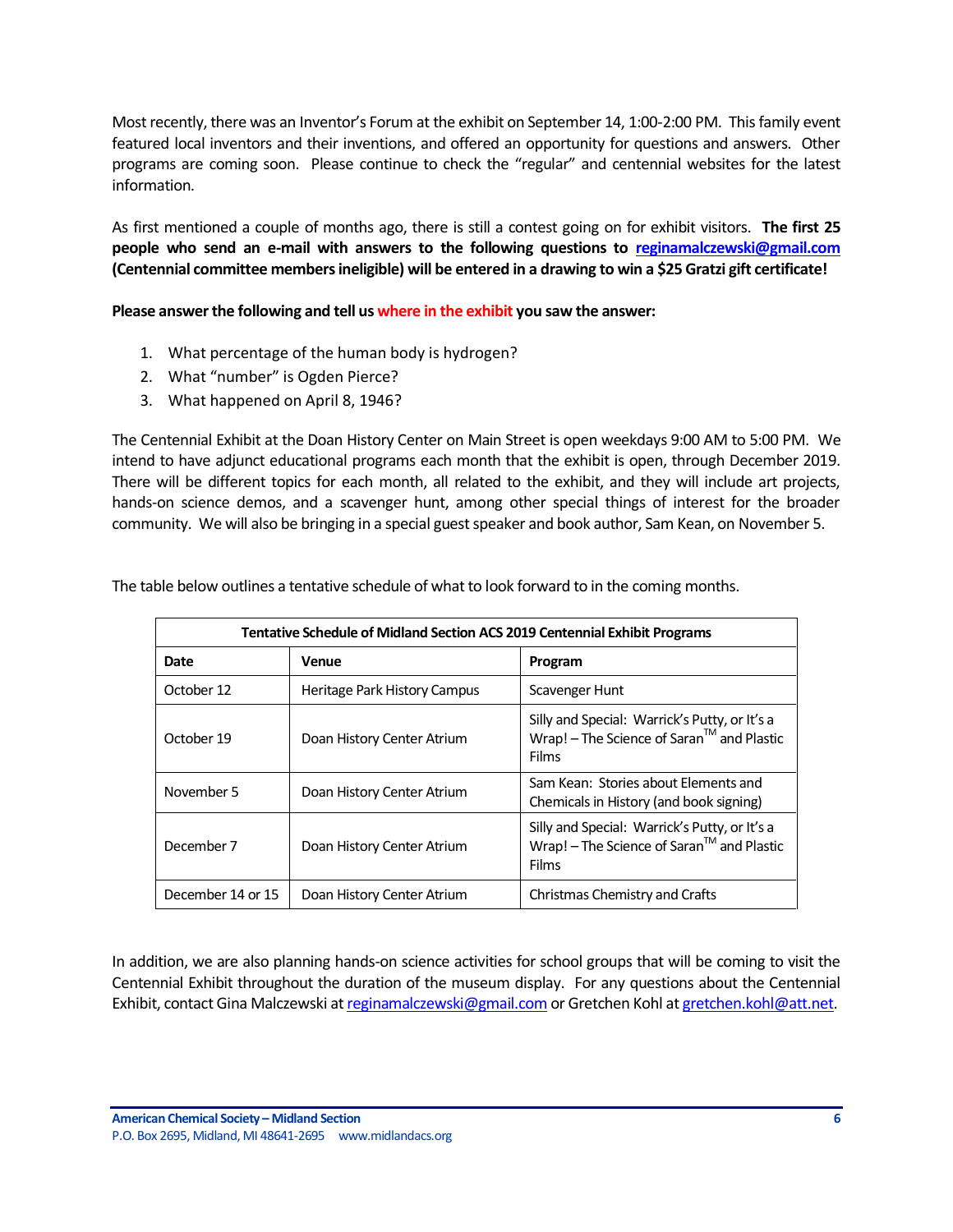# <span id="page-6-0"></span>**Sam Kean Presents:** *The Disappearing Spoon and other Table Tales***, November 5** *Gina Malczewski and Gretchen Kohl, Centennial Committee, Midland Section ACS*

To celebrate the 150th anniversary of the Periodic Table and the Midland Section ACS centennial exhibit, we are hosting best-selling author Sam Kean on November 5 from 6:00 to 8:00 PM in the Solutions Room at the Herbert D. Doan Midland County History Center.

Sam will present and embellish on "elemental" stories from his book *The Disappearing Spoon* and also sign books, including his latest, *The Bastard Brigade*. He is also the author of *Caesar's Last Breath*, and *The Violinist's Thumb*.

Representatives from Barnes and Noble will be present to offer some of his books, and the Grace A. Dow Library will be featuring some of them (along with other popular chemistry titles) before his visit. This event is free and open to the public.

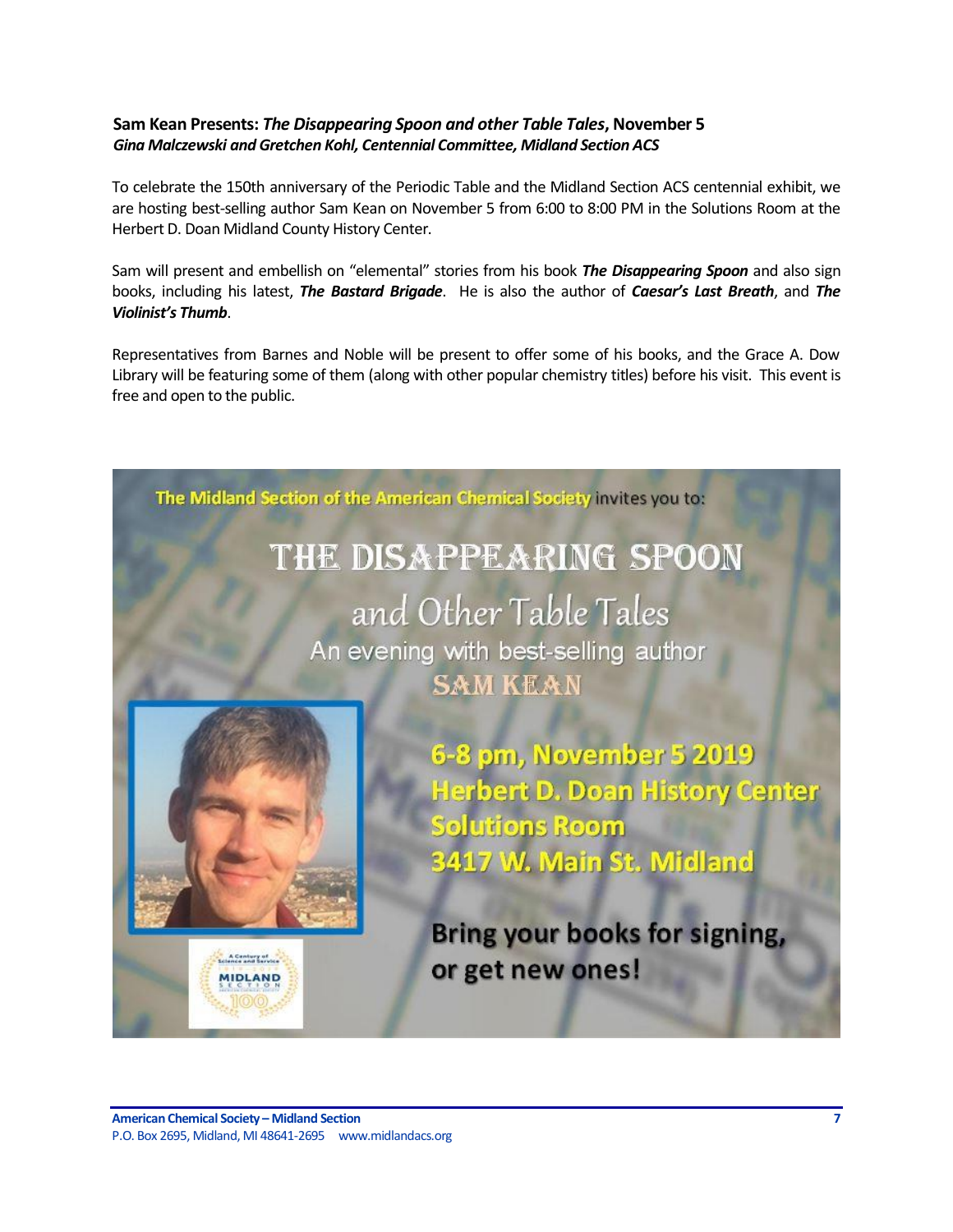# <span id="page-7-0"></span>**What I Learned with Mark Jones, The Dow Chemical Company** *Steve Keinath, Co-Editor, The Midland Chemist*

Editor's note: The following article is reprinted, in part, from the July 1, 2019 issue of *Industry Matters Newsletter*, an online publication of the American Chemical Society, and based on an interview with Mark for that particular issue. Mark Jones is currently serving as the Chair-Elect of the Midland Section of the ACS and will be the Midland Section ACS Chair in 2020. Mark is also a Fellow of the American Chemical Society (Class of 2017).



# **Mark E. Jones, Ph.D., Executive External Strategy and Communications Fellow, The Dow Chemical Company** (photo at left)

Mark Jones is Executive External Strategy and Communications Fellow at The Dow Chemical Company, on the staff of the Dow CTO. He is a frequent speaker at a variety of industry events on industry related topics. He is a longtime supporter of ACS Industry Member Programs providing both written and webinar content, supporting the CTO Summits, and is a former member of Corporation Associates. He currently serves on the Committee on Public Relations and Communications and the Chemical Heritage Landmark Committee. He is chair of the Chemical Sciences Roundtable, a standing

roundtable of the National Academies of Sciences, Engineering, and Medicine. Mark is the author of over a dozen U.S. patents and numerous publications.

# *You have enjoyed a long, successful career at Dow. What are the most critical non-technical skills than enabled your success?*

"I don't know" is a sentence that should be used more. Adding the clause, "but I will sure find out" can be pretty helpful, too. Admitting when I don't know something, admitting when something is a conjecture and knowing when I can say with rock-solid certainty that something is true, and recognizing the difference, served me well. Being comfortable admitting I don't know is certainly one of the most important skills, though it falls between technical and non-technical.

The ability to communicate in a creative and interesting way certainly got me into the position I've held for most of the last decade. I proved better able than most to synthesize a difficult technical story into an easily understandable story. I remain a pretty quick study, able to grasp meanings quickly, and have the technical depth to understand. What likely differentiates me is the ability to explain what I've understood to others. It is certainly an important skill that led to some of the success I've had.

Wisdom might be one of the few advantages of advancing age. Recognition that the answer you have is better than the question asked is one piece of wisdom that I do try to pass on. Titrating the amount of effort to reach perfection against good enough is something I've gotten better at with experience and is a non-technical skill I recommend cultivating.

#### *How have your parents influenced your leadership style?*

I never desire to be in charge, but I do like to lead. I see a big difference between the two. People who are put in charge don't always enjoy the backing of the folks they are asked to lead. Respect and trust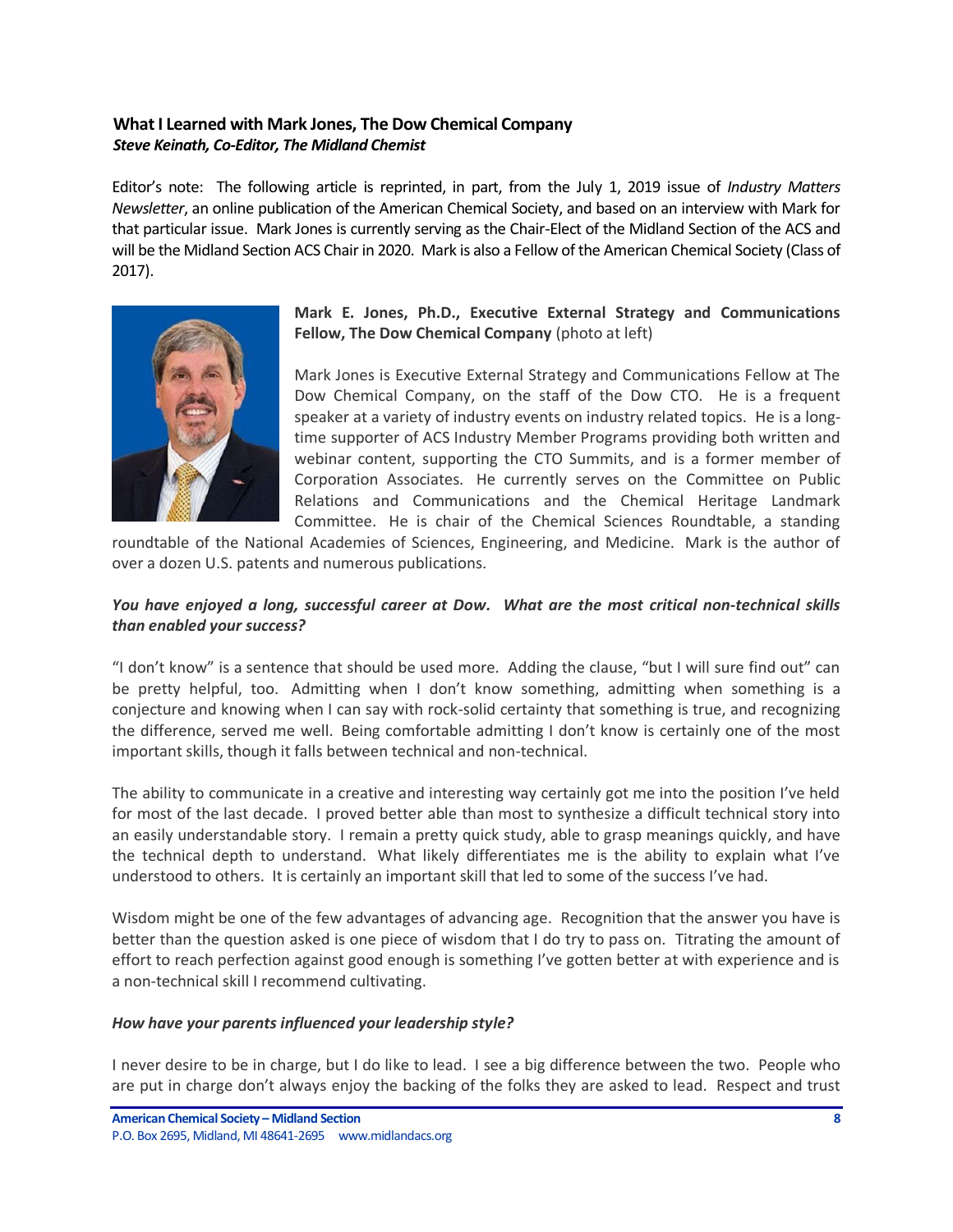are important aspects of leadership. Respect is something you earn, not something that is bestowed upon you. Similarly, trust is something you earn, not something that is bestowed upon you.

I've observed my parents, and particularly my dad, and learned about earning respect. It comes from the way you treat people, but it also comes from effort. I learned that getting your hands dirty, being willing to step up, and being willing to work shoulder-to-shoulder with your team to achieve that objective makes people want to follow you. You are the leader because you lead, not because you've been placed in charge.

### *What do you tell young chemists who ask for advice on whether they should stay on a technical career path or jump to a management track?*

Technically skilled people that go into management typically get their first taste of management managing a project rather than managing a group. Managing a project is the most enjoyable job I encountered. It is also the most devastating job I've encountered when the project was killed.

Project management leads some to conclude that they are better than any other candidates at energizing and leading the group. The world is very different today from the one when I joined Dow. Styles of operation ebb and flow, but I don't see the world going back to the world I first encountered. The Dow Scientists, what Fellows were called back then, were partners in management when I joined. Managers were, in many cases, non-technical. The difference between technical and managerial roles was that managers dealt with budgets and human resources. The Scientists carried most of the weight in setting technical directions for the group and for the projects within the group. Today, managers are expected to be technical and still deal with the onerous aspects of budget and human resources. It is a very different job and the decisions more clouded than the ones I first faced.

The concepts of thin and thick markets must enter into the decision. There will always be fewer people managers than people being managed. The thin market for managers leads to the escalator problem. In order for an escalator to work, people must get off. Companies must cultivate managers, and that requires existing managers to get off the managerial escalator. I went back to the technical ladder when it was clear that some of the folks I'd mentored were better managers than I was. I am happiest and most valuable doing technical work. The technical ladder was better for me.

#### *For a long time, both you and your wife worked for Dow in the same location. What are some pros and cons to that arrangement?*

Dual careers are challenging whether in the same or different companies. Opportunities will come and they will inevitably be poorly timed for one of the partners. When one partner's career is going swimmingly well, the other may be in the middle of a stressful reorganization. Opportunities were presented, almost always involved moving, and one of us was clearly the trailing spouse. Sometimes it was my wife, Erin; many times it was me. We looked at the whole, maximizing the appeal for both even when it meant passing up a great opportunity for one.

We were very lucky that rebuffed offers did not impact our careers. To be fair, we can't run the counter-factual. Maybe Erin could have been the CEO were it not for me holding her back. All indications are that we both did pretty well. We both advanced and, for most of our careers, were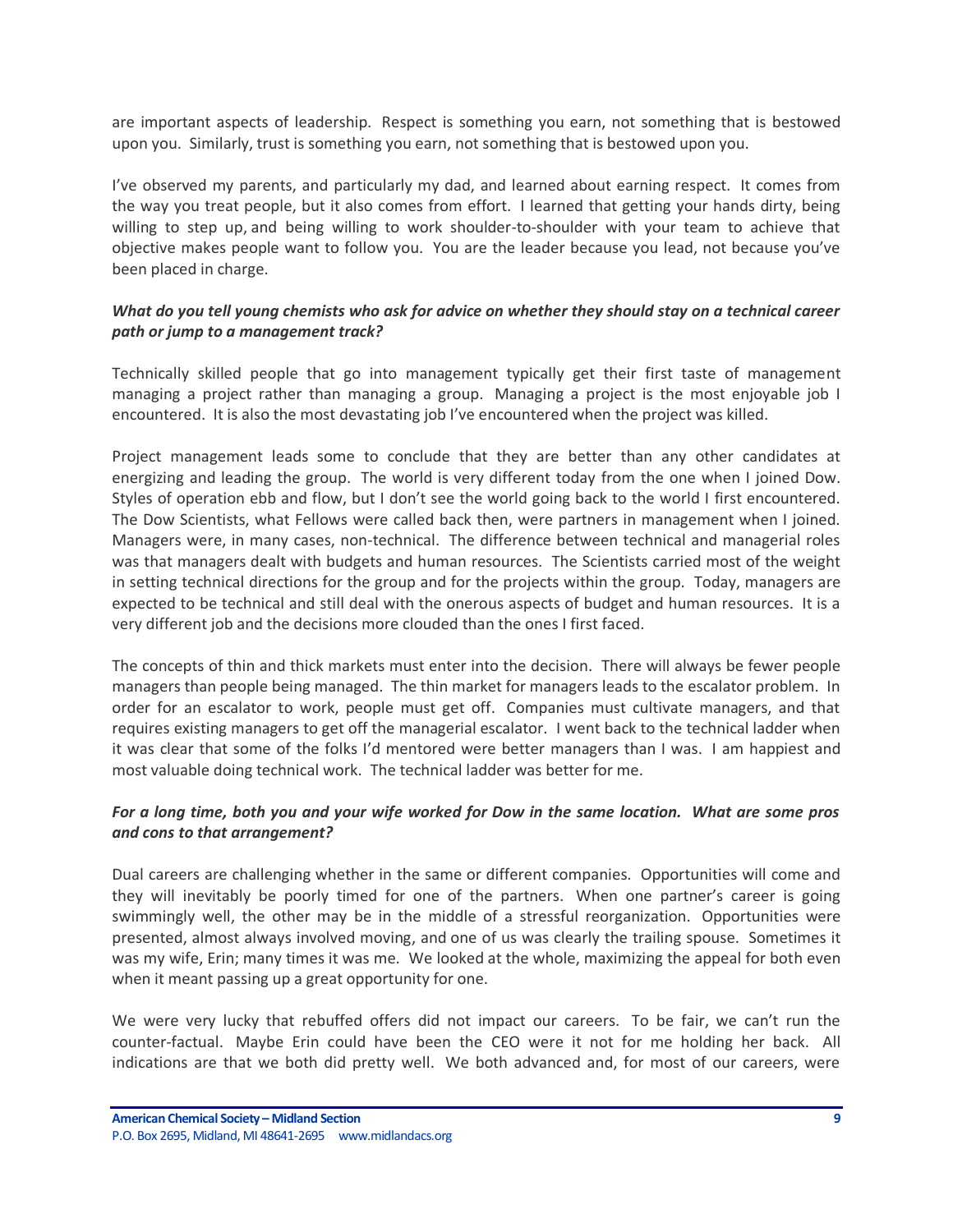largely at the same level. She moved to management and, when she retired last year, was at a higher level than me.

On the day-to-day front, I probably liked those years best when she didn't really care about what I was doing. When we worked more closely, it was too easy for work discussions to intrude on our family time. Some distance between work and leisure is optimum. Some of the least appealing times were when we were on different sides of a work issue or when a deliverable I owned impacted her. Separation is good, not in the marital/divorce way, but in the work and the rest of your life way.

Kids, travel, and commitment to the job present balancing challenges. We were fortunate that Dow allowed the flexibility for both of us to say no, and that our work output rather than our participation was what mattered. We were lucky in striking a balance that worked. More importantly, we've largely been happy, have few "what could have been" moments, and don't spend time regretting them.

# *What's the one area where chemists tend to fall short when communicating their science in the workplace? And what should they do to rectify it?*

The biggest mistake is forgetting that communication is about persuasion and influence. Too often the goal of communication is merely to inform, but one needs to inform so that others can synthesize the data into something actionable. It is not a good idea to leave interpretation to chance. Most commonly, the speaker is the expert and they must let their expert opinion shine through.

The penultimate mistake is over-selling. You must maintain your credibility and the trust of others. You must walk the line between getting noticed and over-selling. It is a tough line to walk. Never put your integrity at risk. Stay true to the data and don't become deluded.

# *How is the Dow culture of today most different from the one you joined 30 years ago?*

There are too many things to name! The level of automation today exceeds even the wildest dreams of 30 years ago. Chemists today have tools that I couldn't even imagine 30 years ago.

The expectations are very different. I started in a world where I was free to work in the lab pretty much all the time. Communication was hierarchical and the senior folks came to me to tell me what I needed to know. I was left free to focus on the science.

Today, I think we over-communicate. Everyone gets everything and the curation by the senior staff doesn't happen. I routinely find young folks struggling to find the signal in the noise and less able to do productive work simply because they don't have time to think. Vonnegut fans will know of the Handicapper General. I think the Internet, the company intranet, and WebEx meetings are zapping constructive thoughts at a pace the Handicapper General would envy.

# *On the subject of culture, Peter Drucker famously said, "Culture eats strategy for breakfast." Do you agree, and if so, what are the implications of this for people in their day-to-day workplace?*

I am constantly reminded of Pournelle's Iron Law of Bureaucracy, which certainly related to Drucker's statement. It states that in any bureaucratic organization there will be two kinds of people: Those who work to further the actual goals of the organization, and those who work for the organization itself, and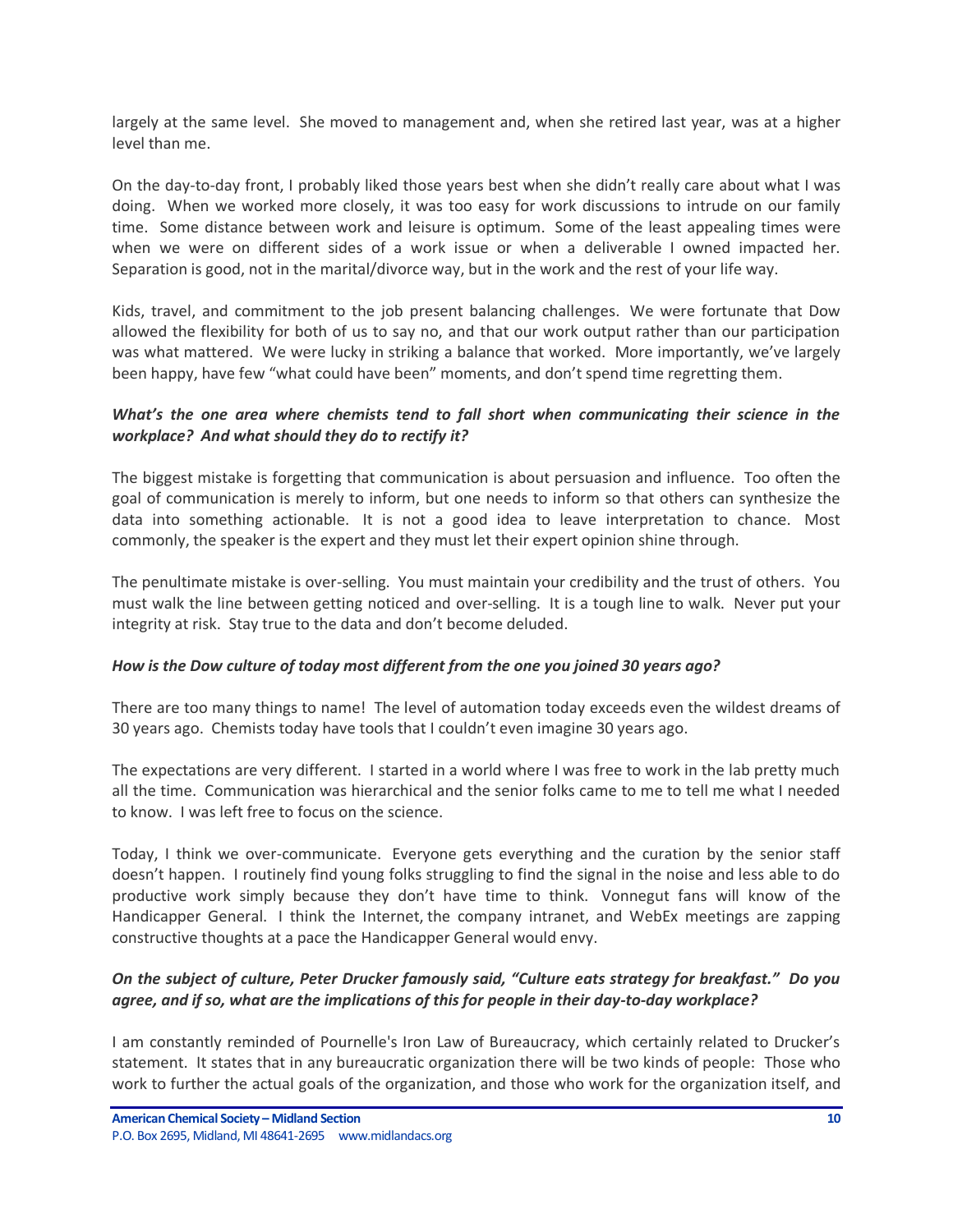are more worried about keeping the organization alive. The second type will always win. They will gain control.

Dow is a large company and my next comment is likely limited to larger organizations, as is Pournelle's Law. Success means being true to the strategy and succeeding in spite of the bureaucracy. It means being Pournelle's first kind of employee. There will always be more of the second type of employees and, because they are in control, they make it difficult for the first kind of employees to stay true to the strategy. Figuring out how to get what I wanted done when the system wasn't designed for it is a recurring theme in my career.

#### *What does it mean to 'manage up', and how do you recommend that people do it?*

I'm not a good sycophant. The managers I've worked best with were those that liked to be challenged, where insubordination was almost a requirement for employment. That said, you do have to know when it is inappropriate to challenge beliefs or actions. One-on-one was always allowed. At a town hall meeting for the entire R&D community? Never.

One of my early mentors and I never agreed on one point. He said you should come to work every day focused first on how to get yourself ahead, how to get your group ahead, and how to return for the stockholders, in that order. I was then, and remain convinced, that his order was backward.

Every day, I come to work asking first what I can do for my employer, the stockholders, then my internal organization, and last, me. Focus on the good of the stockholder and the organization before focusing on my self-interest served me well. I have been blessed with great bosses and, further, had long runs with several. I don't feel that I've ever managed up and that keeping the right focus alleviates the need to do it.

# *You are not far from Detroit, the automotive capital of the U.S., and where scientists are feverishly working on self-driving cars. Will children born this year in the U.S. ever learn to drive?*

A better question is whether children born today will be employable as chemists. The robotics and AI that would allow self-driving might actually be harder than the automation and algorithms to perform chemical synthesis. I will take the Luddite view on both.

I believe the challenges are too great for driving. For chemistry, I still see it as a creative endeavor. I don't believe we are yet at the point where AI can equal the creativity of a good chemist. I don't believe we are near the point when AI can completely take over all driving tasks. Automation will continue to march into our homes and workplaces, but I think in 16 years, when kids born this year will be of age to drive, I'll still be touching a steering wheel. Most of them will want to learn to drive. Those with the aptitude will still be able to be chemists, too.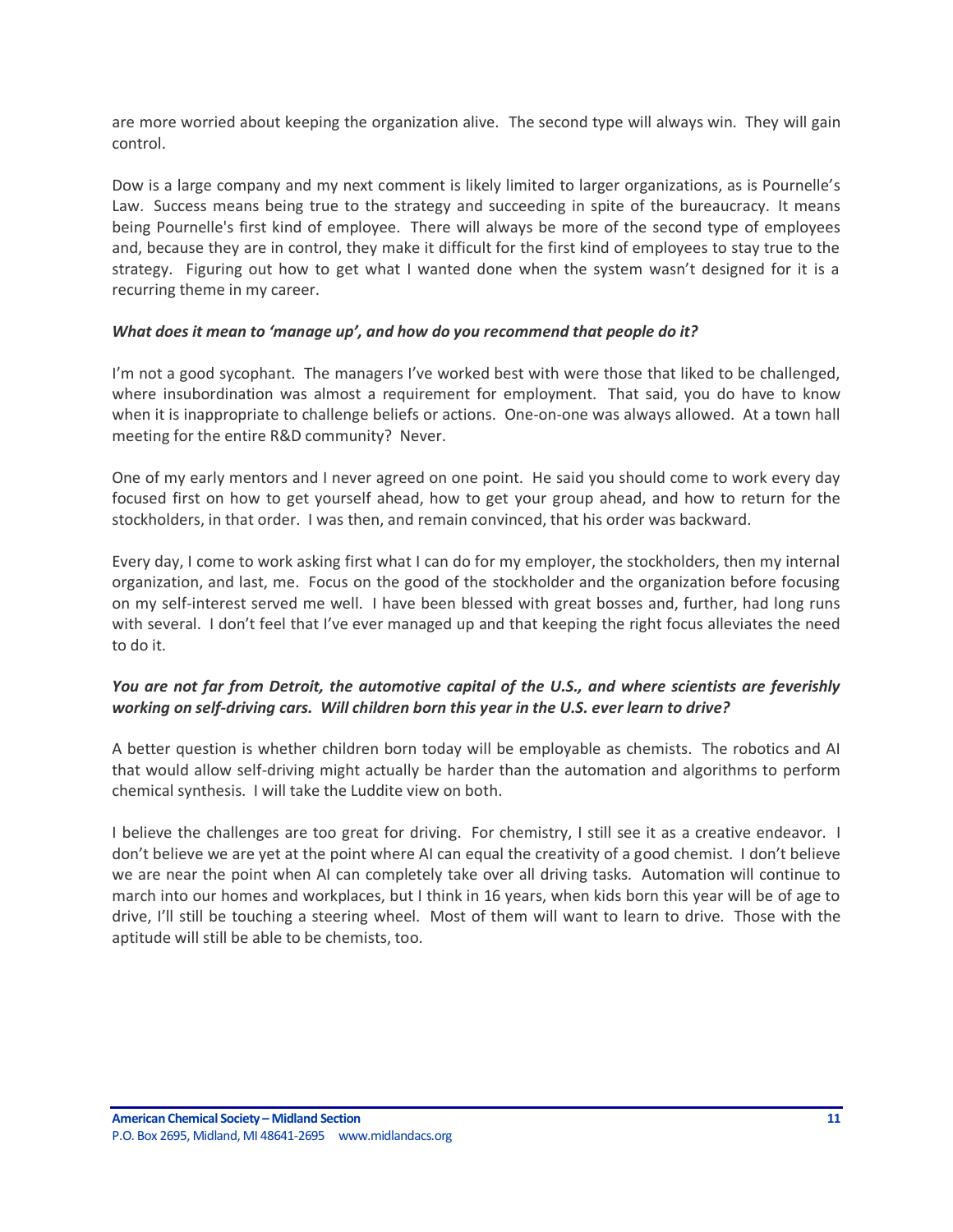# <span id="page-11-0"></span>**Sidney Harris Cartoon** *Submitted by Jeff Seeman, Department of Chemistry, University of Richmond*

Editor's note: The Division of the History of Chemistry has received an ACS Innovative Grant that will provide 12 free Sidney Harris cartoons to ACS local sections for their use in newsletters or monthly communications or on their website.



Cartoons often have many possible levels of interpretation and extrapolation. As I look at this Sidney Harris cartoon, I see many possibilities. One is as follows: The cartoon shows a department chair (far right) accompanying the university provost (far left) of international fame for his analysis of the humor in Anton Chekhov's short stories, presenting a plaque to a chemistry professor in recognition of her election to the National Academy of Sciences. The citation reads "In recognition of her seminal computational studies on the rheological properties of elastic polymers under stress: Why bubblegum bubbles break." The department chair wonders if he will ever be recognized for the elaborate custom apparatus that he designed to confirm the computational studies.

– Yvonne Connolly Martin, Abbott (retired)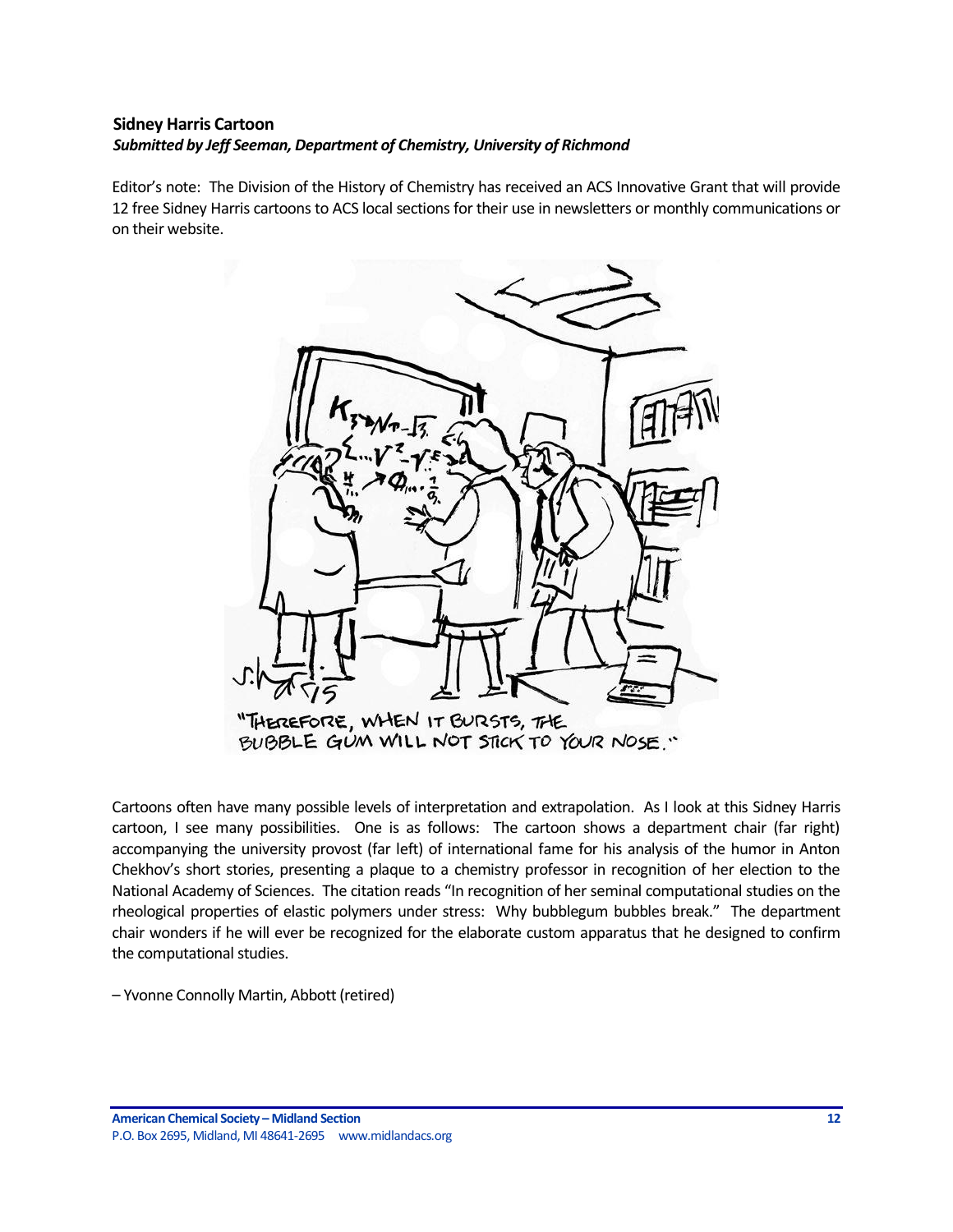# <span id="page-12-0"></span>**Upcoming Dates, Events, and Other Updates**

- September 7 (6:30 8:00 PM) *Of Molecules and Melodies: The Neurochemistry of Music*, Coleman Faith United Methodist Church, Coleman. Free and open to the public. For any questions, contact Gina Malczewski a[t reginamalczewski@gmail.com.](mailto:reginamalczewski@gmail.com)
- September 9 (7:00 8:00 PM) Midland Section ACS Board meeting, MCFTA Board Room (in person), or via a WebEx conference call connection (TBD), phone number: 989-633-1166.
- September 14 (1:00 2:00 PM) Inventor's Forum, Herbert D. Doan Midland County History Center, Midland. Free and open to the public. For any questions, contact Gina Malczewski at [reginamalczewski@gmail.com.](mailto:reginamalczewski@gmail.com)
- September 30 **Abstract submission deadline** for poster and oral presentations for the 2019 Midland Section ACS Fall Scientific Meeting. Location: Curtis Hall, Saginaw Valley State University. Date and time: Saturday, October 26, 8:00 AM – 5:00 PM. Meeting theme: *Marvelous Metals*. Presentation titles and 300-word abstracts should be sent to [acsfallsubmits@gmail.com.](mailto:acsfallsubmits@gmail.com) For more information or any questions, contact Elizabeth Santos [\(emsantos@dow.com\)](mailto:emsantos@dow.com) or Tom Bekemeier [\(tom.bekemeier@dow.com\)](mailto:tom.bekemeier@dow.com).
- October 4 **Registration deadline** to register a group of students and early career chemists to join thousands of others from around the world to participate in the October 22, 2019 ACS Program-in-a-Box, *Marvelous Metals* event, an online, free, one-night only event. For more information, please see [https://www.acs.org/content/acs/en/acs-webinars/program-in-a-box/pib-on-demand/metals.html.](https://www.acs.org/content/acs/en/acs-webinars/program-in-a-box/pib-on-demand/metals.html)
- October 7 (7:00 8:00 PM) Midland Section ACS Board meeting, MCFTA Board Room (in person), or via a WebEx conference call connection (TBD), phone number: 989-633-1166.
- October 7 **Registration deadline** to attend the 2019 Midland Section ACS Fall Scientific Meeting. Location: Curtis Hall, Saginaw Valley State University. Date and time: Saturday, October 26, 8:00 AM – 5:00 PM. Meeting theme: *Marvelous Metals*. For more information or any questions, contact Elizabeth Santos [\(emsantos@dow.com\)](mailto:emsantos@dow.com) or Tom Bekemeier [\(tom.bekemeier@dow.com\)](mailto:tom.bekemeier@dow.com).
- October 12 (Save the Date) 2019 Midland Section ACS Centennial Exhibit program, *Scavenger Hunt*, Heritage Park History Campus, Midland. For any questions, contact Gina Malczewski at [reginamalczewski@gmail.com](mailto:reginamalczewski@gmail.com) or Gretchen Kohl a[t gretchen.kohl@att.net.](mailto:gretchen.kohl@att.net)
- October 19 (Save the Date) 2019 Midland Section ACS Centennial Exhibit program, specific topic TBD, *Silly and Special: Warrick's Putty*, or *It's a Wrap – The Science of SaranTM and Plastic Films*. For any questions, contact Gina Malczewski at [reginamalczewski@gmail.com](mailto:reginamalczewski@gmail.com) or Gretchen Kohl at [gretchen.kohl@att.net.](mailto:gretchen.kohl@att.net)
- October 22 (6:45 PM to ????) ACS Program-in-a-Box, *Marvelous Metals*. To register a group of students and early career chemists for this free, one-night only event, please see [https://www.acs.org/content/acs/en/acs-webinars/program-in-a-box/pib-on-demand/metals.html.](https://www.acs.org/content/acs/en/acs-webinars/program-in-a-box/pib-on-demand/metals.html) Please note the registration deadline of October 4, 2019.
- October 26 (8:00 AM 5:00 PM) 2019 Midland Section ACS Fall Scientific Meeting, Curtis Hall, Saginaw Valley State University. Check-in starting at 7:30 AM. Meeting theme: *Marvelous Metals*. For more information or any questions, contact Elizabeth Santos [\(emsantos@dow.com\)](mailto:emsantos@dow.com) or Tom Bekemeier [\(tom.bekemeier@dow.com\)](mailto:tom.bekemeier@dow.com).
- November 4 (7:00 8:00 PM) Midland Section ACS Board meeting, MCFTA Board Room (in person), or via a WebEx conference call connection (TBD), phone number: 989-633-1166.
- November 5 (6:00 8:00 PM) 2019 Midland Section ACS Centennial Exhibit program, *Author Sam Kean: Stories about Elements and Chemicals in History (and book signing)*, Herbert D. Doan Midland County History Center, Midland. See flyer in this newsletter. For any questions, contact Gina Malczewski at [reginamalczewski@gmail.com](mailto:reginamalczewski@gmail.com) or Gretchen Kohl a[t gretchen.kohl@att.net.](mailto:gretchen.kohl@att.net)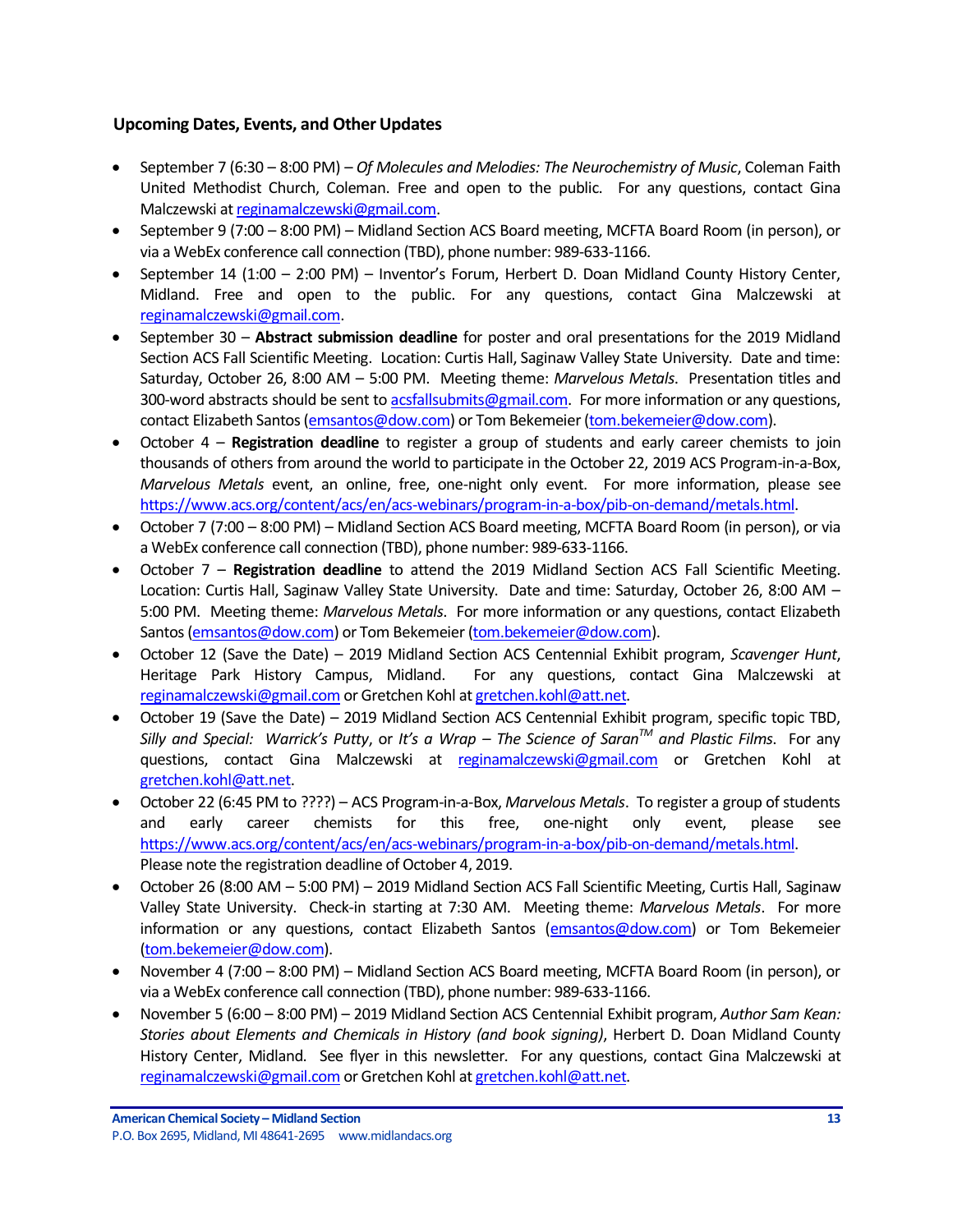- December 2 (7:00 8:00 PM) Midland Section ACS Board meeting, MCFTA Board Room (in person), or via a WebEx conference call connection (TBD), phone number: 989-633-1166.
- December 7 (Save the Date) 2019 Midland Section ACS Centennial Exhibit program, specific topic TBD, *Silly and Special: Warrick's Putty*, or *It's a Wrap – The Science of SaranTM and Plastic Films*. For any questions, contact Gina Malczewski at [reginamalczewski@gmail.com](mailto:reginamalczewski@gmail.com) or Gretchen Kohl at [gretchen.kohl@att.net.](mailto:gretchen.kohl@att.net)
- December 14 or 15 (Save the Date) 2019 Midland Section ACS Centennial Exhibit program, *Christmas Chemistry and Crafts*, Herbert D. Doan Midland County History Center, Midland. For any questions, contact Gina Malczewski a[t reginamalczewski@gmail.com](mailto:reginamalczewski@gmail.com) or Gretchen Kohl a[t gretchen.kohl@att.net.](mailto:gretchen.kohl@att.net)
- January 6 (tentative date) (7:00 8:00 PM) Midland Section ACS Board meeting, MCFTA Board Room (anticipated location, in person), or via a WebEx conference call connection (TBD), phone number: 989- 633-1166.
- February 3 (tentative date) (7:00 8:00 PM) Midland Section ACS Board meeting, MCFTA Board Room (anticipated location, in person), or via a WebEx conference call connection (TBD), phone number: 989- 633-1166.
- March 2 (tentative date) (7:00 8:00 PM) Midland Section ACS Board meeting, MCFTA Board Room (anticipated location, in person), or via a WebEx conference call connection (TBD), phone number: 989- 633-1166.
- March 22 26, 2020 (Save the Date) Spring 2020 National ACS Meeting & Exposition, Philadelphia, PA. Meeting theme – *Macromolecular Chemistry: The Second Century*. For more information, and to submit an abstract, please see [https://www.acs.org/content/acs/en/meetings/national-meeting/abstract](https://www.acs.org/content/acs/en/meetings/national-meeting/abstract-submission.html)[submission.html.](https://www.acs.org/content/acs/en/meetings/national-meeting/abstract-submission.html)
- April 6 (tentative date) (7:00 8:00 PM) Midland Section ACS Board meeting, MCFTA Board Room (anticipated location, in person), or via a WebEx conference call connection (TBD), phone number: 989- 633-1166.
- May 4 (tentative date) (7:00 8:00 PM) Midland Section ACS Board meeting, MCFTA Board Room (anticipated location, in person), or via a WebEx conference call connection (TBD), phone number: 989- 633-1166.
- May 27 29, 2020 (Save the Date) 2020 Central Regional Meeting, Columbus, OH. For more information, please se[e https://www.acs.org/content/acs/en/meetings/regional/central.html.](https://www.acs.org/content/acs/en/meetings/regional/central.html)
- June 1 (tentative date) (7:00 8:00 PM) Midland Section ACS Board meeting, MCFTA Board Room (anticipated location, in person), or via a WebEx conference call connection (TBD), phone number: 989- 633-1166.